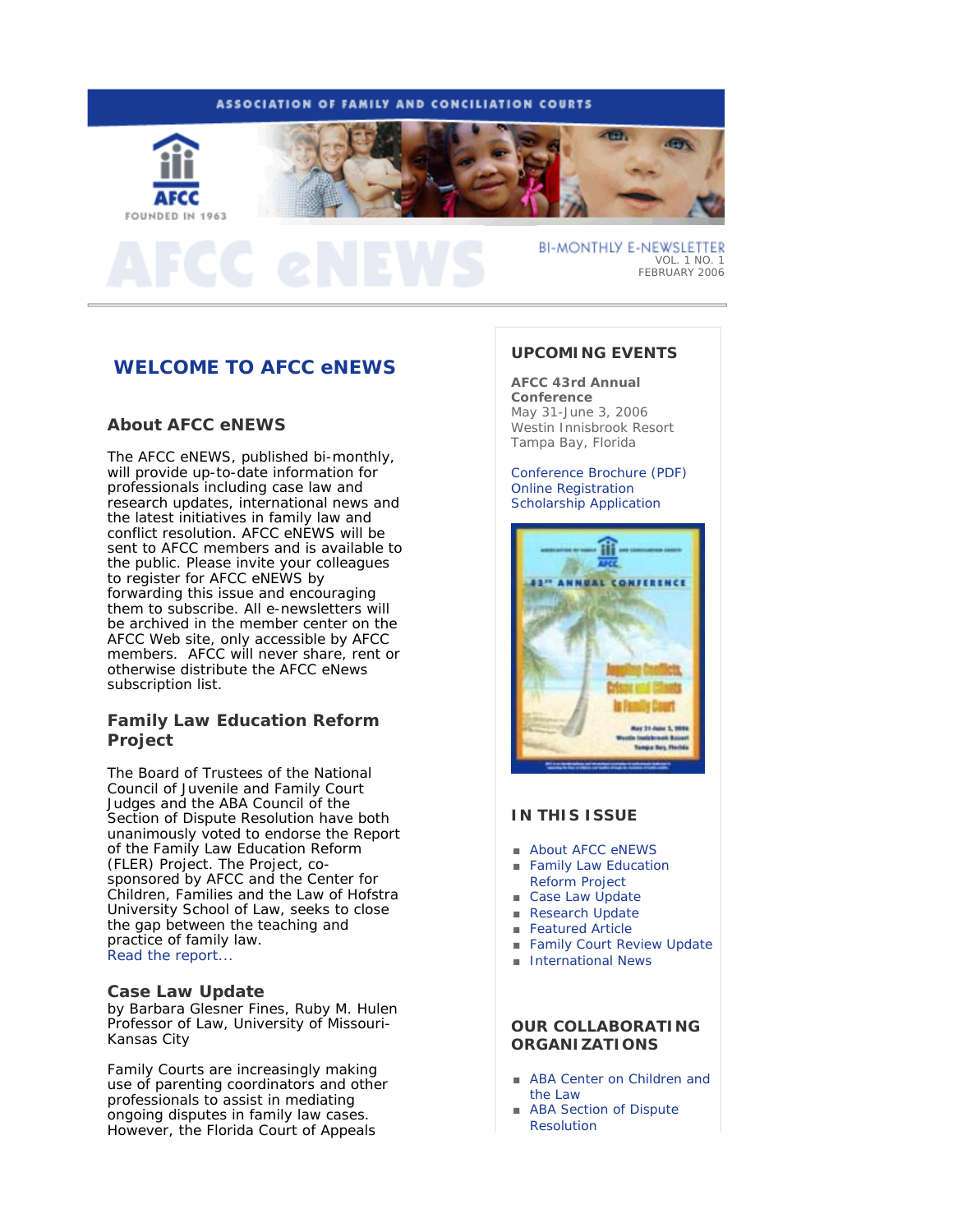has provided a strong reminder that courts may not require cooperation with these professionals and processes unless the underlying dispute is grounded on legal rights. In this case, the court reversed a trial court's order appointing a parental coordinator and mandating that the father meet with the coordinator in order to resolve visitation dispute between him and his children's maternal grandmother. The court found that, since the grandmother had no right to visitation absent of showing of harm to the children, the orders appointing a parenting coordinator violated Father's constitutional right to privacy.

Cranney v. Coronado, 2006 Fla. App. LEXIS 1094 (February 1, 2006). Click for opinion (PDF). For more daily case law and other legal developments, visit the Family Law Prof Blog.

### **Research Update Trauma and Depression Affect Parenting** *courtesy of J.M. Craig Press, Inc.*

Complex trauma refers to a situation in which an individual has been traumatized on more than one occasion and/or suffers particularly severe symptoms. The purpose of this study was to determine the impact on parenting based upon the type of trauma the mothers experienced. The traumas included: childhood sexual or physical abuse; witnessing harm or violence as a child; partner violence; and sexual assault as an adult. Read more...

### **Featured Article How Children Contribute to Custody Disputes**

*by Donald T. Saposnek, Ph.D., courtesy of Mediate.com*

Children's limited comprehension of the meaning and implications for them of their parents' breakup creates terrible confusion and emotional upset and generates characteristic attempts to cope with the disruption. However, the limited means they have for expressing their needs makes it difficult for their parents to accurately recognize and address those needs. Read More...

# **Family Court Review Update**

For over four decades, *Family Court Review (FCR)* has served as an interdisciplinary communication forum for all concerned with the improvement of all aspects of the family court system. *FCR*

- ACR Family Section
- International Academy of Collaborative Professionals
- International Commission on Couple and Family Relations
- National Association of Counsel for Children
- National Council of Juvenile and Family Court Judges

#### **Did you know?**

AFCC will be awarding one \$5,000 grant to provide parenting coordination services to parents that would otherwise not be able to afford this intervention. Read more...

### **JOIN AFCC**

Click here to become a member today!

### **EMAIL UPDATE**

Update **your email address** AFCC will not distribute or publicize your email address to anyone outside AFCC.

Subscribe **to** *AFCC eNEWS*

Unsubscribe **to** *AFCC eNEWS*

### **AFCC eNEWS**

**Editor:** David Vigliotta Published bi-monthly by the Association of Family and Conciliaiton Courts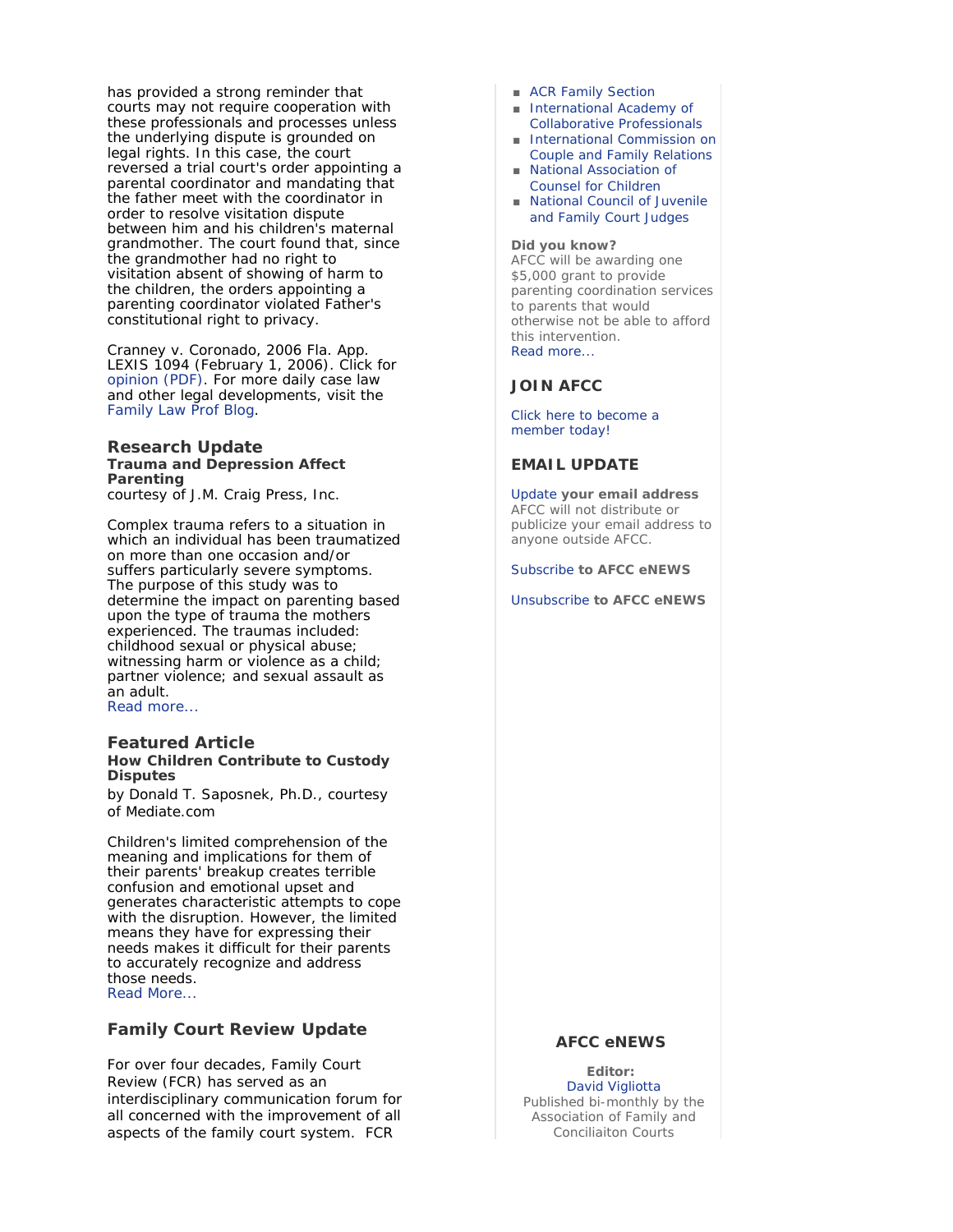is published four times a year and brings a comprehensive coverage of family court practice, theory, research, and legal opinion. A professional forum, *FCR* presents peer-review articles by distinguished judges, attorneys, and other family court specialists.

AFCC members receive online access to the entire collection of *FCR*, beginning with the first issue published in 1963. *AFCC eNEWS* will inform readers on topics that will be covered in future issues of *FCR*. Upcoming Topics ...

### **International News**

**Supreme Court of Canada set to hear two family law cases during the first session of 2006**

*by Wendy Bryans, LL.B., Ottawa, Canada* 

Two cases from western Canada will be heard this month by the justices of Canada's highest Court. The first is actually a group of cases, dubbed the "Alberta trilogy," which seeks to clarify when it is appropriate to make retroactive orders for child support. The second, Leskun v. Leskun, raises the issue of the role of spousal misconduct when determining spousal support. Read More...

### **Drops from Down Under**

*by Hon. Graham Mullane, New South Wales, Australia*

The big news from Australia is the latest 54-page draft of the Family Law Amendment Bill (Shared Parental Responsibility) to amend the Family Law Act, which covers most family proceedings in the country. The government plans to have amendments in operation by July 1, 2006. Read More...



Professionals dedicated to improving the lives of children and families through the resolution of family conflict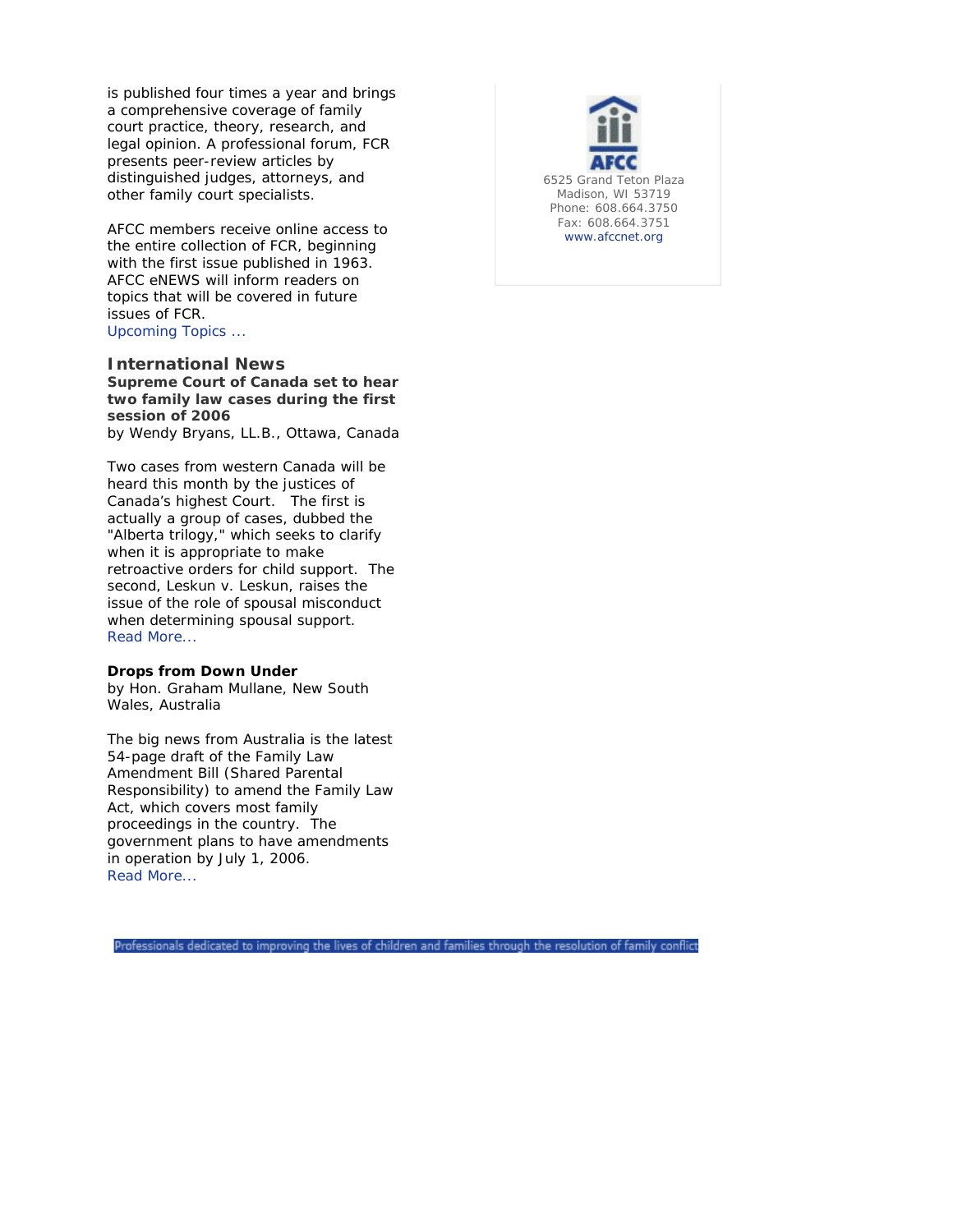



### **MEMBER CENTER**

- **Family Court Review**
- **AFCC Conference Audio**
- **AFCC News**
- **Member Directory**
- **Member Resources**
- **Chapter Resources**

#### **AFCC HOME**



### **Trauma and Depression Affect Parenting**  *by J.M. Craig Press, Inc.*

Banyard, V.L., Williams, L.M. and Siegel, J.A. [2003]. The Impact of Complex Trauma and Depression on Parenting: An Exploration of Mediating Risk and Protective Factors. Child Maltreatment, 8, 334-349.

We have reviewed research regarding the affect of maternal depression on child rearing [See Digest 2,3], but this is the first study we have seen that asked similar questions regarding parenting and depression when mothers' also had suffered traumatic experiences.

Complex trauma refers to a situation in which an individual has been traumatized on more than one occasion and/or suffers particularly severe symptoms. The purpose of this study was to determine the impact on parenting based upon the type of trauma the mothers experienced. The traumas included: childhood sexual or physical abuse; witnessing harm or violence as a child; partner violence; and sexual assault as an adult. The authors measured both levels of depression and parenting ability in a group of 152 women. The average age of the group was 31, nearly all of whom were African American, and 56% were single. Sixty percent of the women had a high school diploma or a GED certificate, and 44% were employed. Parenting outcomes were measured by the presence or absence of physical punishment; parenting satisfaction; neglect; and whether the mother had ever been reported for child abuse. The average number of trauma types experienced by the participants was 2.5, but those who had been sexually abused had higher scores.

The authors found that when participants suffered higher levels of trauma exposure, they showed decreased parenting satisfaction, practiced excessive discipline and were more likely to be reported for neglect. They also found that mothers who were physically abused as children and who suffered assault as adults were more likely to be neglectful, have involvement with child protective services, and experience lower parental satisfaction. Finally, mistreatment by mothers increased when they were older and had more children. On the other hand, women in the study fared better when they had more friendships, were more able to care for themselves, and were less lonely.

#### **CRITICAL ANALYSIS**

The sample was overwhelmingly African American. While this is an understudied population and deserves attention, it also limits the ability to generalize from the findings. Another problem is that the authors only asked whether the participants were exposed to these adverse events; they did not determine the frequency or severity of the trauma they suffered.

### **RECOMMENDATIONS**

We have known for some time that women who have been mistreated may not be good caregivers, especially when the abuse has been recent and severe. This study suggests that there may be a cumulative effect of recurring abuse that will affect mothers even more adversely. Being aware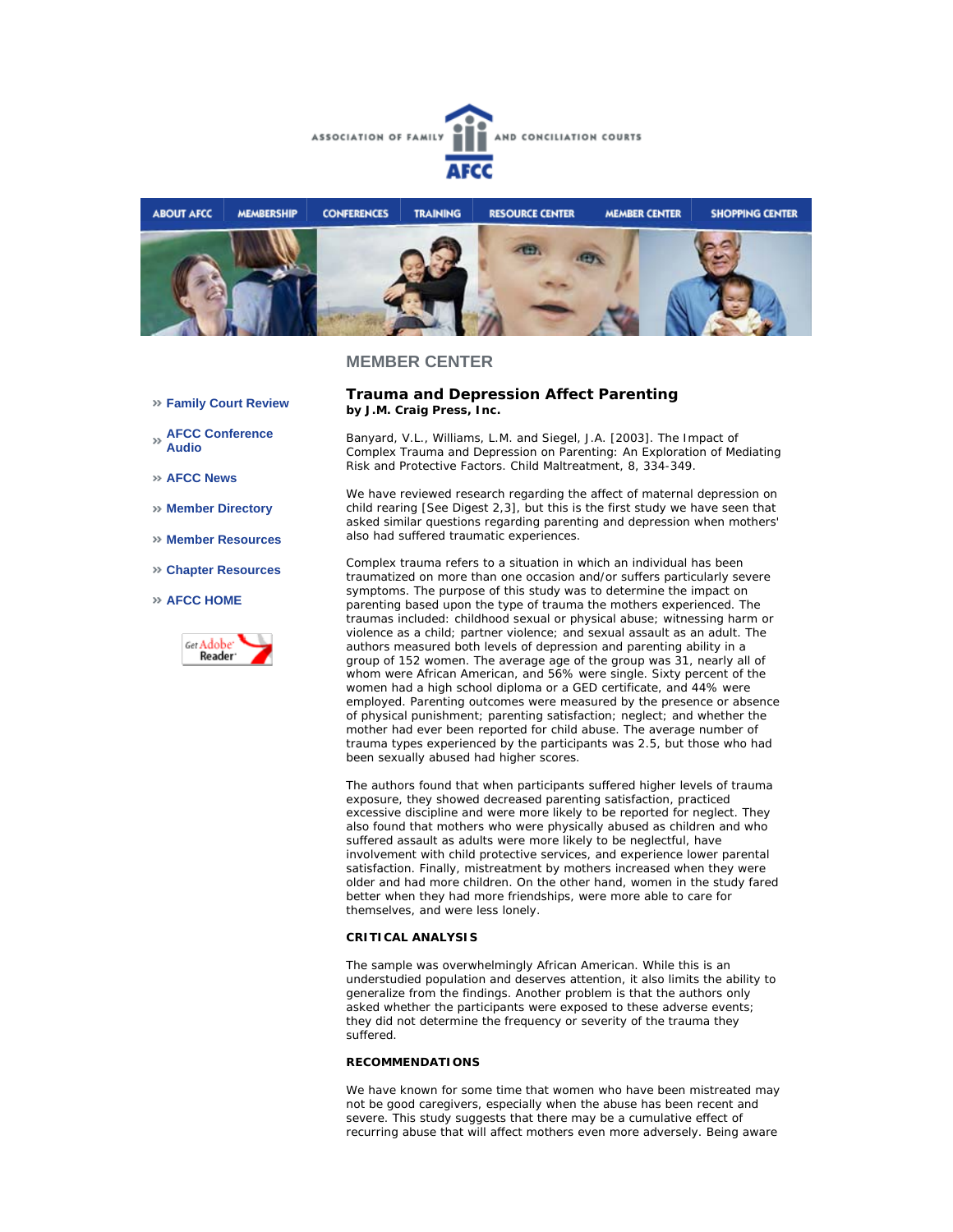of this information is important in family law matters when allegations arise that abused women are not capable of managing their children because they are psychologically disturbed. Women who suffer trauma may very well appear to be seriously disturbed, but with proper care and support, they can be restored and should not be discriminated against for reasons beyond their control.

This digest is contained in the Psychology and Family Law Digest, Volume 5, Number 5.

For this as well as other valuable research visit J.M. Craig Press online at www.jmcraig.com or call (877) 960-1474. AFCC Members receive a 25% discount on all J.M. Craig Products.

*Copyright © 1999 - 2006 J.M. Craig Press, Inc.*

6525 Grand Teton Plaza, Madison, WI 53719 Phone 608.664.3750 Fax 608.664.3751 afcc@afccnet.org www.afccnet.org

Search - Site Map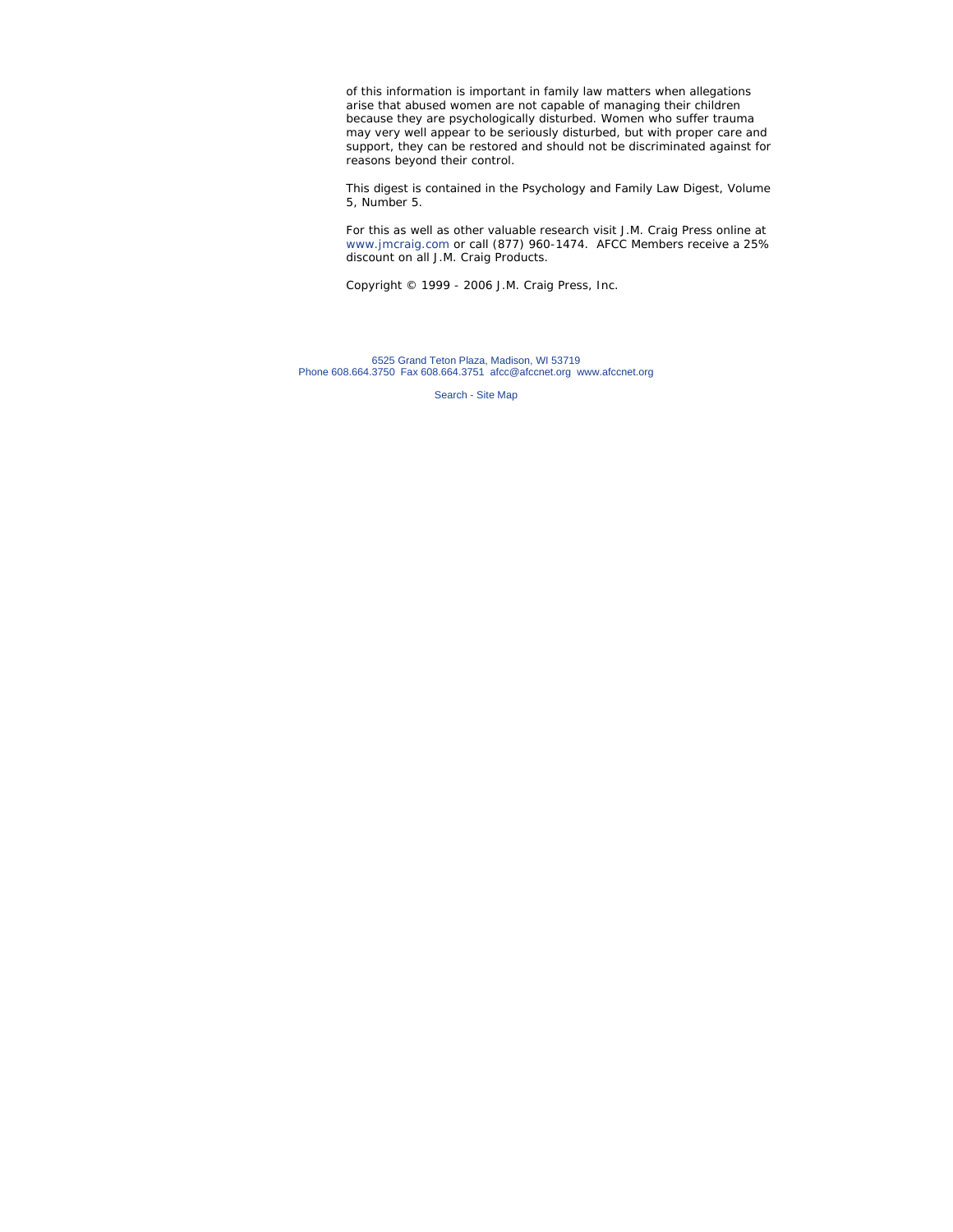



### **MEMBER CENTER**

- **Family Court Review**
- **AFCC Conference Audio**
- **AFCC News**
- **Member Directory**
- **Member Resources**
- **Chapter Resources**

#### **AFCC HOME**



**Supreme Court of Canada Set to Hear Two Family Law Cases During the First Session of 2006** *by Wendy Bryans, LL.B., Ottawa, Canada* 

Two cases from western Canada will be heard this month by the justices of Canada's highest Court. The first is actually a group of cases, dubbed the "Alberta trilogy," which seeks to clarify when it is appropriate to make retroactive orders for child support. The second, Leskun v. Leskun, raises the issue of the role of spousal misconduct when determining spousal support.

Decisions from the Supreme Court of Canada are generally released about six months after the oral hearing.

The "Alberta trilogy" actually refers to four cases: Kenneth Hiemstra v. Geraldine Hiemsta, SCC File No. 3087; Daryl Ross Henry v. Celeste Rosanne Henry, SCC File No. 30807; D.B.S. v. S.R.G., SCC File No. 30808; and, T.A.R. v. L.J.W., SCC File No. 30809.

All cases involved fathers who were paying child support and saw their incomes rise over a period of years. Canada's *Federal Child Support Guidelines* provide neither an administrative procedure for recalculation nor a provision specifically addressing retroactive support. Under the Guidelines, a parent who receives child support can seek updated income information from the other parent annually, in order to determine if the child support order is still appropriate.

At present, the case law on when it is appropriate to make retroactive orders varies from province to province and even within some provinces. Some courts have determined claims for retroactive support restrictively, based on a number of factors, including the child's need for support at the relevant time, whether the payor engaged in "blameworthy conduct" and the reasons for the delay in seeking support, among others. The Alberta Court of Appeal, in these four cases, has taken a more expansive approach and decided that the starting point should be that a child support payor will be responsible for paying increased child support from the time the payor's income increases. Failure to do so will result in an increased child support order, retroactive to the date of the increase in income. It is this decision that the paying fathers are appealing.

In Gary Leskun v. Sherry Jean Leskun (2004 BCCA 422 and SCC File No. 3058), an ex-husband had applied to rescind a May 2000 order requiring him to pay \$2,250 (Can.) a month in spousal support to his ex-wife. The two lower courts both rejected the husband's application. One of the central issues in the case was the role that spousal misconduct plays when determining spousal support. Section 16 of Canada's Divorce Act, dealing with spousal support, contains a provision requiring a court *not* to take into consideration any misconduct of a spouse in relation to the marriage. It is the interpretation of this section which is being appealed. Justices at the Court of Appeal level stated that this provision does not preclude consideration of spousal conduct in relation to self-sufficiency, where the failure to achieve self-sufficiency resulted in part from that spousal conduct. They also noted that there were further factors – the age of the wife at the time of the break-up of the marriage, her own health and her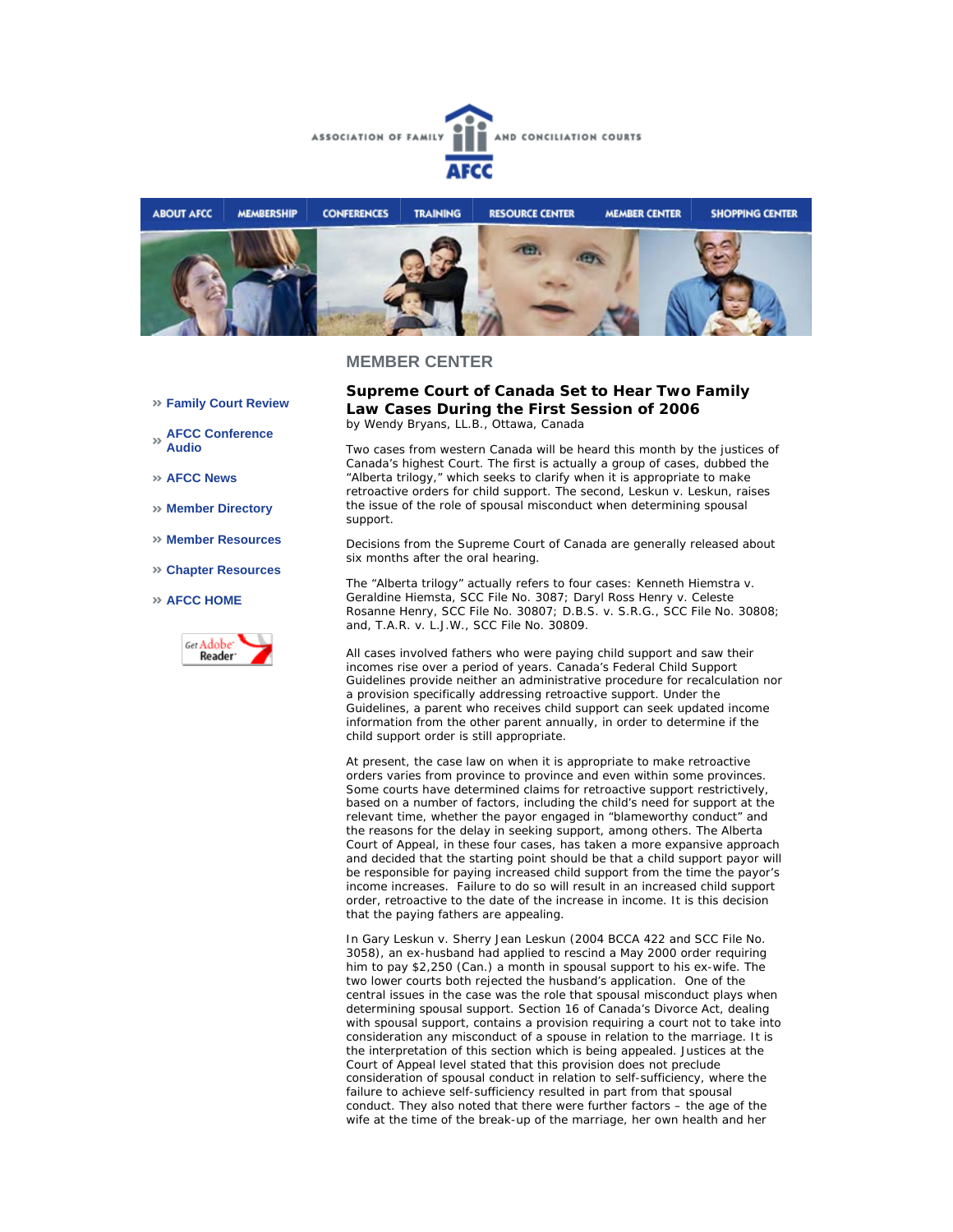family's sorrows – which related to the finding that she was not selfsufficient.

6525 Grand Teton Plaza, Madison, WI 53719 Phone 608.664.3750 Fax 608.664.3751 afcc@afccnet.org www.afccnet.org

Search - Site Map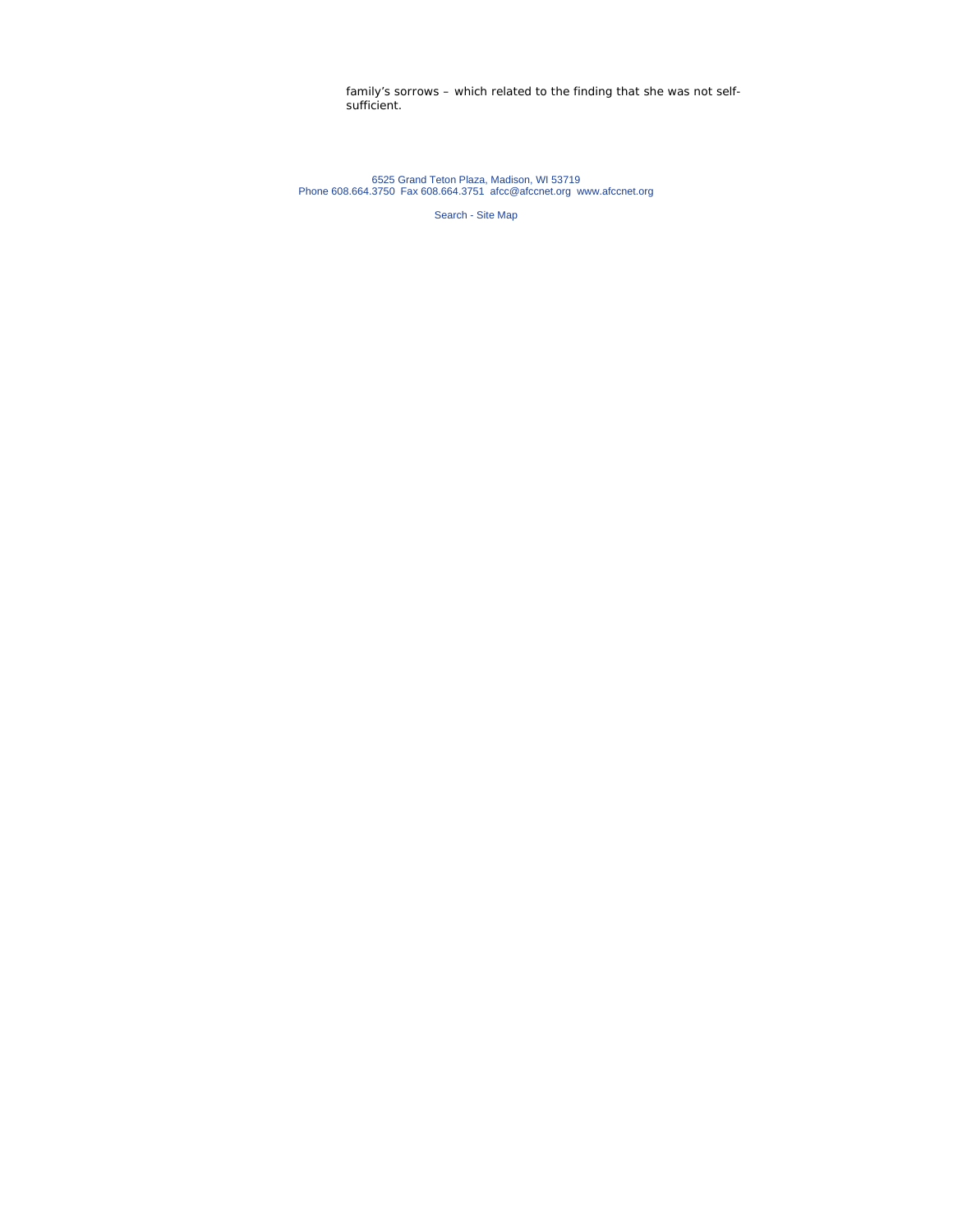



### **MEMBER CENTER**

- **Family Court Review**
- **AFCC Conference Audio**
- **AFCC News**
- **Member Directory**
- **Member Resources**
- **Chapter Resources**
- **AFCC HOME**



**Drops from Down Under** *by Hon. Graham Mullane, New South Wales, Australia*

The big news from Australia is the latest 54-page draft of the Family Law Amendment (Shared Parental Responsibility) Bill to amend the Family Law Act, which covers most family proceedings in the country. The Government plans to have amendments in operation by July 1, 2006.

Some of the changes will expressly require a court in residence proceedings between parents to consider making orders for parents equally sharing residence of the children, and some are intended to encourage the court to more often do so. These changes result from recommendations of a parliamentary enquiry set up because of complaints made about what is perceived as bias against men in such decisions. The enquiry also recommended replacement of courts as deciders of such matters by three person tribunals, which the Government rejected.

The changes include:

- making the court consider whether children spending equal time with both parents is practical and in the best interests of the child (if not, then to consider substantial and significant sharing of time);
- making the right of children to know their parents and to be protected from harm the primary factors when considering the best interests of the child; •
- amending the existing definition of family violence to make it clear a fear or apprehension of violence must be reasonable;
- requiring the court to take into account whether the parents fulfil their major responsibilities (e.g., pay child support, show up for contact); •
- more remedies against people who breach contact orders;
- making children's proceedings less adversarial in court;
- requiring the court to make costs orders against those who make false allegations of violence or abuse; •
- better recognising the role of grandparents in raising children after separation; and
- requiring couples to make a genuine effort to resolve their dispute before applying for parenting orders. •

Recent amendments to the Family Law Act include Bankruptcy jurisdiction for the courts to be able to deal with situations involving the interaction of family law and bankruptcy, and the competing interests of bankrupt or insolvent persons, their creditors and spouse. As well, there are new powers under the Act in property proceedings to make orders that also alter the interests of third parties, such as creditors. For example, orders can be made that a joint liability of the parties becomes the responsibility of only one.

Other changes under way include the establishment of sixty-five Family Relationship Centers across the country to provide couples with free counselling to save the relationship or to attempt agreement about the future of their children (a precondition to using the courts).

The Federal Government's power under the Constitution to legislate about property disputes between couples extends only to married couples.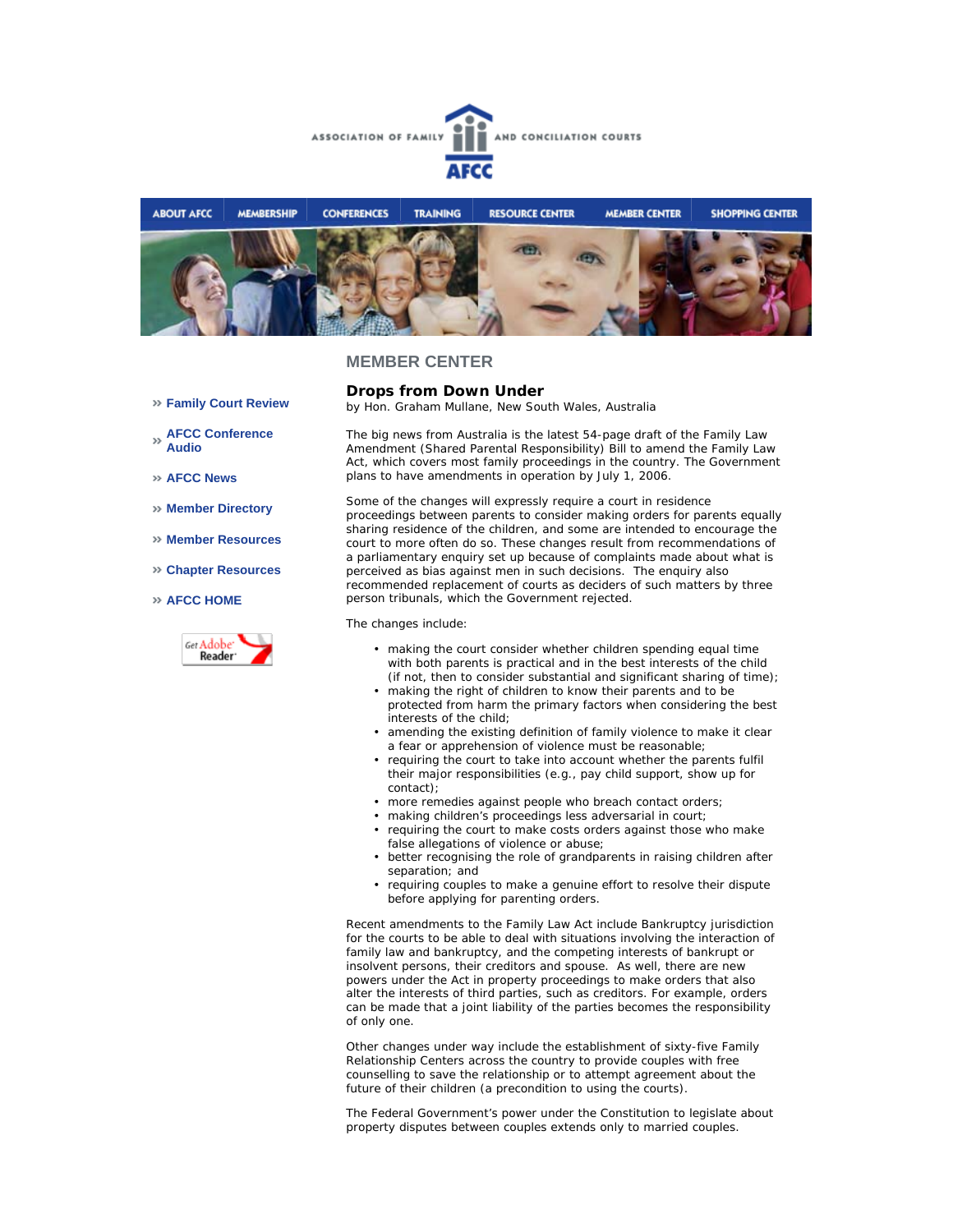Recently all but two of the states have agreed to give the Federal Government that power with respect to couples in de facto marriages, and this legislation is expected to further amend the Family Law Act later this year. The amendments will only apply to the referring states.

While the states wanted to also refer the power in relation to same-sex couples, the Federal Government refused to accept it. So same-sex couples will continue to be reliant on the state law and state courts. The legal rights of unmarried people regarding property disputes differ markedly between states. New South Wales has legislation which covers anybody in a relationship of dependence, regardless of whether there is any sexual, romantic or financial relationship. In other states there is legislation that gives rights in a de facto marriage where there is a child of the relationship or cohabitation for at least two years. In another state there is no particular legislation and people mostly rely upon the law of trusts and seek to establish an implied or constructive trust in relation to the other's property.

The Australian Constitution gives the Commonwealth Parliament exclusive power to legislate regarding marriage. Despite other approaches overseas, the present Government will not legislate to facilitate same-sex marriages. And it seems the Government is unhappy about having to recognise same-sex marriages validly effected in other countries. The Victorian Law Institute, which represents the solicitors of the state, protested on January 27, 2006, that last year the Attorney General's Department instructed at least two Australian embassies in Europe to refuse to provide a certificate to Australian citizens requiring proof of their single status for a same-sex marriage. The president of the Institute said, "Every Australian citizen has an inherent right to obtain personal information and verification from the Government as to their personal details and legal status, such as date of birth, criminal record, citizenship or marital status." Meanwhile, the government of the Australian Capital Territory (which includes Canberra, the National Capital) says it will soon legislate to provide for civil unions, including for same-sex couples.

Also in Victoria, the State Government has started a campaign to encourage parents of children conceived with donor sperm to tell the children and to provide counselling for families with such children. Research shows that only one in three of such children know their conception was by donor sperm. Victorian law allows such children to be contacted by the Infertility Treatment Authority seeking their consent to meet their donors. The children also have the right to initiate contact with the donor through the Authority. The connection is made only if the child is 18 and they both agree. The Victorian Law Reform Commission had made interim recommendations that sperm donors not be able to initiate the contact. Some doctors in the IVF field have also expressed strong opposition.

#### **New Zealand**

New Zealand's Care of Children Act 2004 commenced on July 1, 2005, and brings changes in the concept of Guardianship to include custody and the right of control over the upbringing of the child, with duties and responsibilities defined by the legislation. There are extensive changes in terminology and a new emphasis on shared responsibilities for parents and parents coming to their own agreed arrangements. There are also provisions for agreements between parents and donors for children born by "assisted human reproduction procedures." Some children have been given rights to seek review of a parent's or guardian's decision or refusal to give consent. The legislation to some extent follows the Australian Act in its provisions about parenting orders. There is also a new regime in relation to enforcement.

I was lucky enough to attend the New Zealand Family Court Judges Triennial Conference at Nelson in June. The New Zealand Conference was excellent and one of the best sessions was by Alan Blackburn from a program called *Man Alive*, for men and boys who have problems with violence. It has been operating for nine years. The program is government funded and is available free for persons ordered to participate by the Family Court. He spoke of the different approaches of the Family Court and the criminal courts, and different types of violent men whom he classifies as "family men," "cobras" and "rottweilers." Blackburn provided considerable insight into working to change violent men and raised holistic strategies to reduce violence in the community.

#### **Upcoming Conferences:**